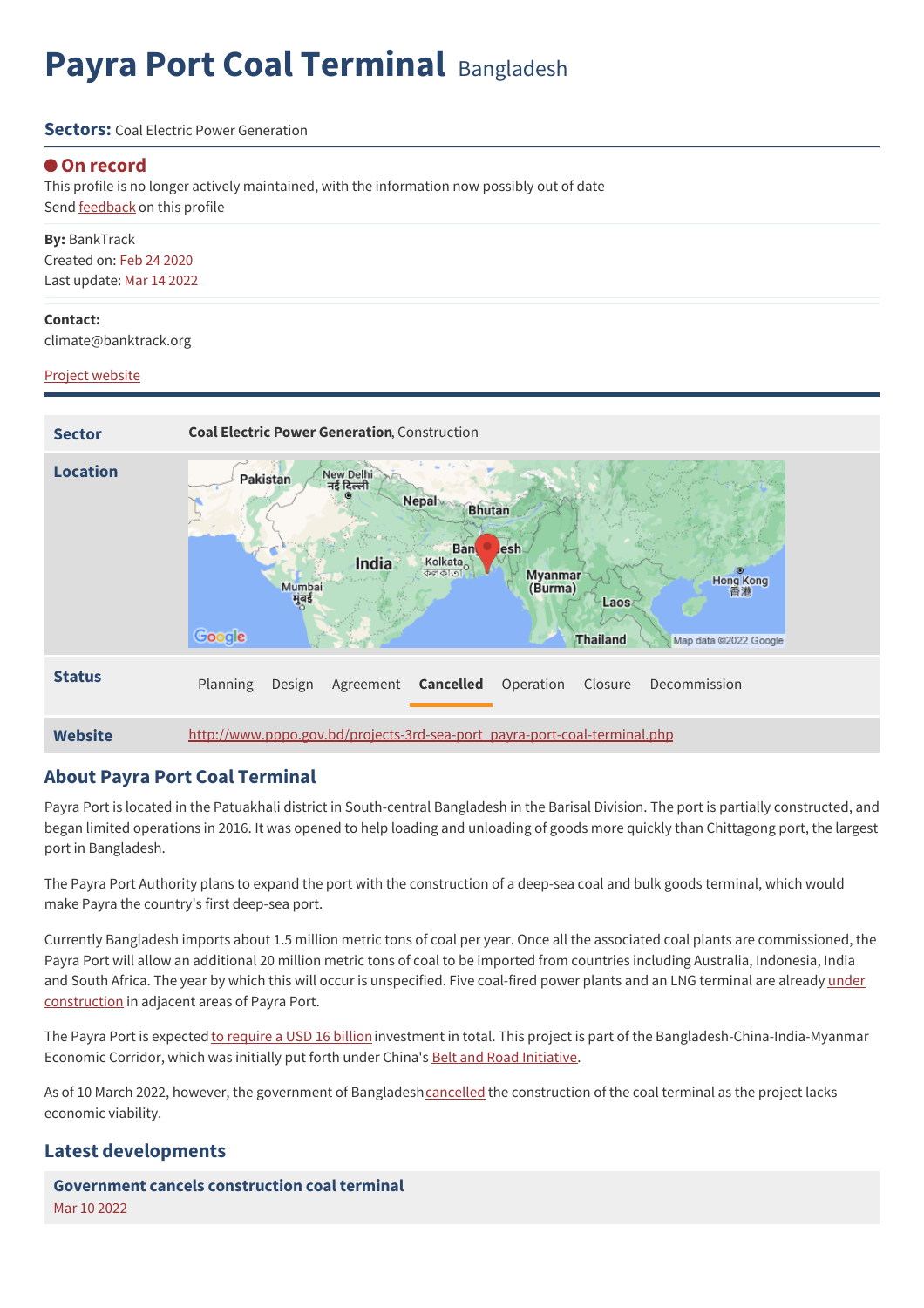#### **Why this profile?**

The Payra Port coal terminal will allow Bangladesh to import an additional 20 million metric tons of coal per year, and will play a pivotal role in Bangladesh's plans for a massive expansion of coal power plant construction in the coming two decades.

#### **What must happen**

HSBC must withdraw from its plans to arrange finance for the dredging of Payra Port, and other banks should shun involvement in the lending consortium.

Banks need to prohibit all financing for all projects in coal mining or coal power, and all companies with operations or expansion plans in these sectors.

### **Impacts**

#### **Social and human rights impacts**

**Land acquisitions** The Dhaka Tribune reported in 2019 that 1,743 families have already been [displaced](https://www.dhakatribune.com/bangladesh/development/2019/02/17/frustration-mounts-over-irregularities-in-payra-port-compensation-process) for the construction of the Payra Port. As of February 2019, only part of the compensation sum that they were promised has been paid to the displaced families. [Farmlands](https://www.thedailystar.net/frontpage/farmlands-near-payra-peril-1293292) are also being acquired for the construction of the coal power plants, threathening the livelihoods of local people who cannot continue their crop [production](https://www.dhakatribune.com/bangladesh/development/2019/02/17/frustration-mounts-over-irregularities-in-payra-port-compensation-process).

**Fishing livelihoods** The Payra Port Coal Terminal under construction is located near the cross section of the Andharmanik River and Golachipa River. The first river is one of the river spots declared as an Ilish sanctuary, and the Golachipa river is the migration route for these fish. Only 10 kilometers upstream from the power plant side another Ilish sanctuary is located, the Tentulia River. The location of the coal power plant is therefore detrimental to the life of the Ilish, one of the most sensitive aquatic species in the world. Around half a million fishermen are [dependent](https://www.dhakatribune.com/bangladesh/environment/2017/06/12/payra-coal-fired-power-plant-threat-ilish-sanctuaries) upon Ilish production for their livelihoods.

#### **Environmental and climate impacts**

**Climate change** The government of Bangladesh has set the goal to become a developed country by 2041. Part of that goal includes almost quadrupling the country's net electricity generation capacity by that time. Under these plans, the share of installed power capacity from coal, currently about 3 percent, will expand to 32 percent by 2041. Since Bangladesh has limited coal supplies of its own, most of the coal needs to be imported from other countries, including Australia, India, Indonesia and South Africa.

The coal terminal at Payra Port will open the floodgates for coal pollution the likes of which Bangladesh has never seen before. Currently Bangladesh imports about 1.5 million metric tons of coal per year. At peak operation, Payra Port would import 20 million metric tons of coal each year, to feed eight proposed and [under-construction](https://energyandcleanair.org/publications/air-quality-health-and-toxics-impacts-of-the-proposed-coal-power-cluster-in-payra-bangladesh/) coal power stations with a total capacity of  $10$ gigawatts, making it the largest coal power cluster in South Asia and the second largest in the world. Over their lifetimes, these plants would collectively emit more than three times as [much](https://asiatimes.com/2020/01/hsbc-lags-as-finance-cleans-up-on-asian-energy/) carbon dioxide as the whole of the UK did in 2018.

**Health impact**Once completed, the power plants will emit [600-800](https://energyandcleanair.org/publications/air-quality-health-and-toxics-impacts-of-the-proposed-coal-power-cluster-in-payra-bangladesh/) kg of mercury per year into the surrounding area. It is estimated that one third of this will be deposited onto the land and fresh water systems in Bangladesh, which will ultimately increase the mercury concentration in the food. The mercury pollution alone will reach an area with 500,000-1,500,000 inhabitants.

The cumulative health impacts over 30 years of operation will lead to 35,000 deaths, 60,000 asthma emergency room visits (of which 25,000 children), 26 million sick leave days, 39,000 preterm births, and 17,000 strokes.

### **Governance**

#### **Applicable norms and standards**

**1992 United Nations Framework [Convention](https://unfccc.int/resource/docs/convkp/conveng.pdf) on Climate Change**

**OECD Guidelines for [Multinational](http://www.oecd.org/document/28/0,3746,en_2649_34889_2397532_1_1_1_1,00.html) Enterprises**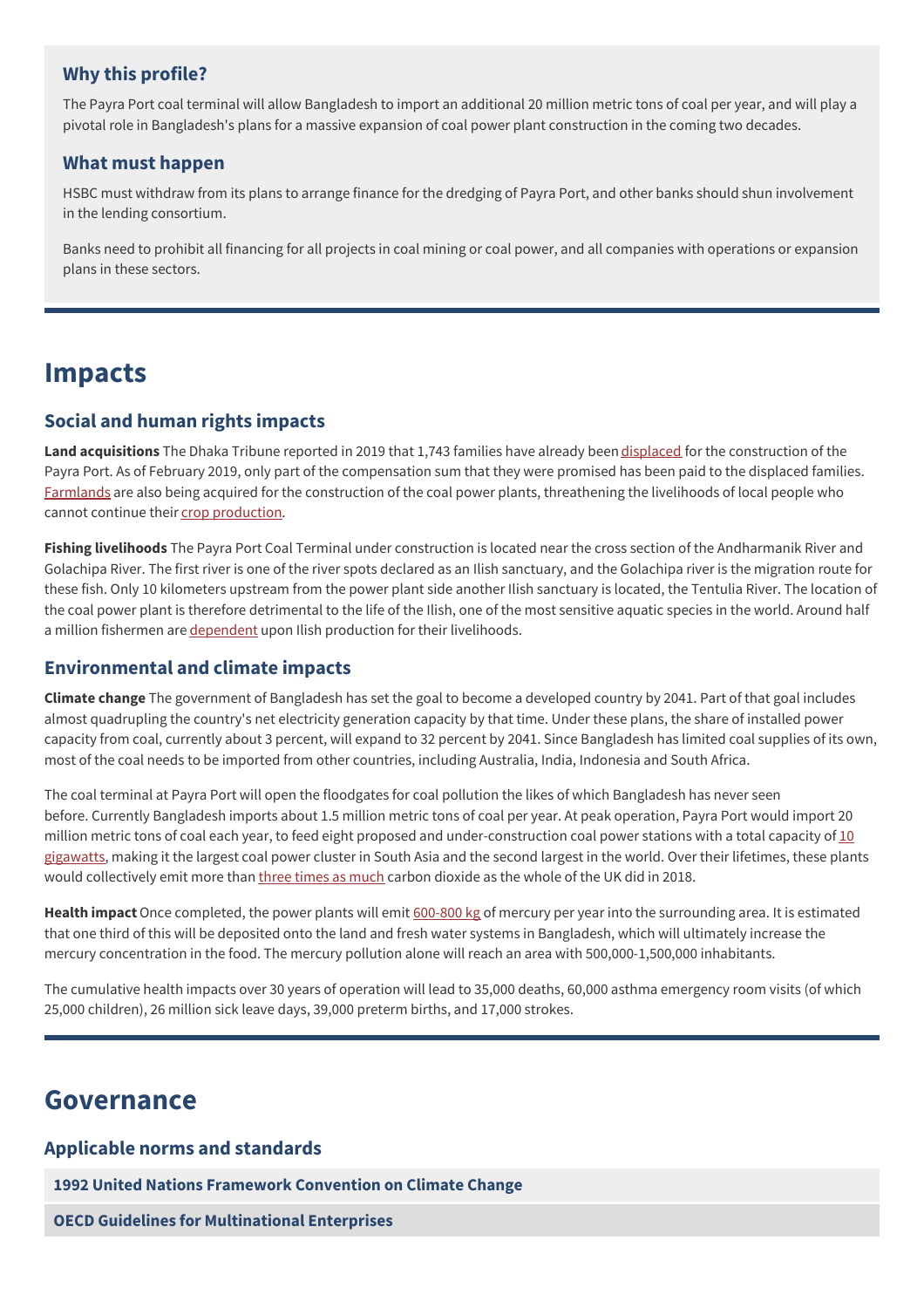# **Brief history**

Payra Port was established in 2013 and opened for limited operations in [August](http://businessnews24bd.com/payra-seaport-to-open-commercially-tomorrow/) 2016. The Payra Port Authority [retendered](https://dredgingandports.com/news/2020/payra-port-re-tenders-terminal-dredging-to-start-soon/) for construction of the coal/bulk terminal in January 2020.

In 2016 two Chinese companies, the China Harbour Engineering Company and the China State Construction Engineering, signed an agreement worth USD 500 million to improve the port.

The Belgian [dredging](https://www.newagebd.net/article/120233/govt-to-dredge-payra-port-channel-on-emergency-basis) company Jan De Nul has stated thefirst phase of the dredging, which is to check the siltation rate in the river channel, will start by April 2020 and continue until 2021. HSBC is expected to lead the consortium financing the dredging works.

### **Updates**

#### **Government cancels construction coal terminal**

#### Mar 10 2022

The government of Bangladesh announced to cancel the [construction](https://www.businessinsiderbd.com/economy/news/18835/govt-steps-back-from-coal-handling-terminal-at-payra-port) of the coal terminal at Payra Port due to a lack of response from private investors in the past eight years.

Finance Minister AHM Mustafa Kamal approved the cancellation at a virtual meeting of the Cabinet Committee on Economic Affairs on Thursday March 10. Construction of such coal-based projects are now being discouraged in the country, as the government dropped 10 coal-fired power plant projects last year which included Patuakhai (660X2) 1320 MW, Uttarbanga 1200 MW thermal plant, Khulna 565 MW, and Maheshkhali 1320 MW.

The Prime Minister said the project was not economically viable. "That's why I moved away from the project. We can benefit more from other projects."

The project director of Developing [Infrastructures](https://www.iifc.gov.bd/ongoing_project.php) and Support Facilities for the operation of Payra Deep Sea Port stated that two jetties instead of a terminal could serve the purpose of coal [unloading.](https://bizdatainsights.com/government-drops-coal-terminal-project/) The state-owned Power Grid Company of Bangladesh (PGCB) will also build another jetty.

## **Financiers**

HSBC is reported to be acting as lead arranger for a EUR 865 million loan to finance dredging works for the Payra Port, according toThe Asia Times. The financial times of [Bangladesh](https://asiatimes.com/2020/01/hsbc-lags-as-finance-cleans-up-on-asian-energy/) [reported](https://www.thefinancialexpress.com.bd/trade/virus-stalls-six-ppp-projects-1595649414) in July 2020 that dredging of Payra Port was delayed due to the COVID-19 pandemic.

As of 14 December 2021, HSB said to commit to phase out thermal coal financing, in a net zero aligned timeline. Thisnew [policy](http://file///Users/savonvandenberk/Downloads/211214-hsbc-thermal-coal-phase-out-policy.pdf) was approved by shareholders at the 2021 Annual General Meeting (AGM), to phase-out thermal coal financing in the EU and OECD by 2030, and to global phase-out by 2040.

| <b>Banks</b>                                                                                                                                    |                 |            |                              |
|-------------------------------------------------------------------------------------------------------------------------------------------------|-----------------|------------|------------------------------|
| <b>HSBC</b> United Kingdom profile                                                                                                              |                 |            | Details $\blacktriangledown$ |
| Debt - corporate loan                                                                                                                           | EUR 865 million | March 2019 |                              |
| HSBC and a consortium of banks provide the loan to finance the dredging works for the Payra Port<br>source: Dredgingandports.com<br><u>link</u> |                 |            |                              |